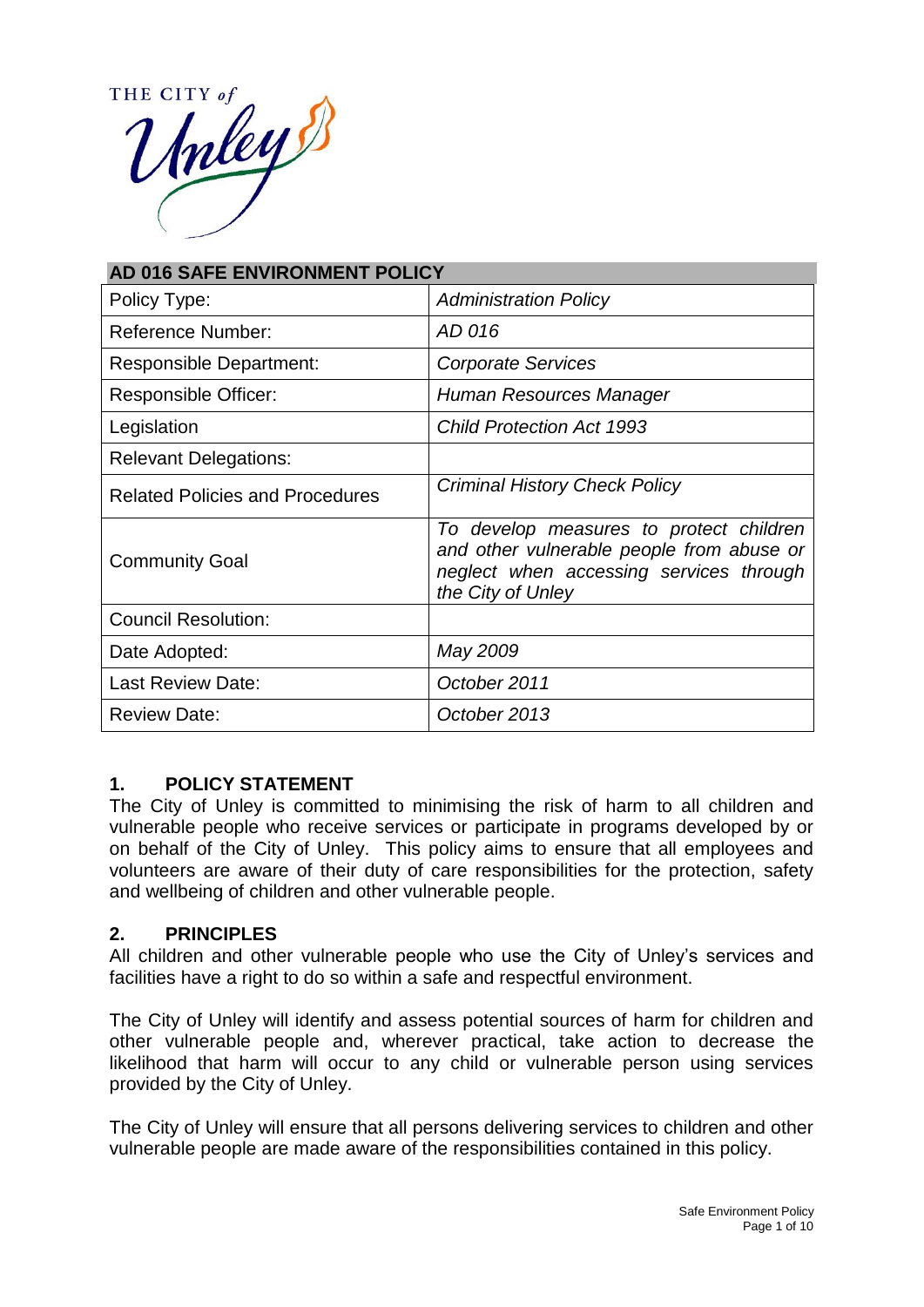### **Recruitment and Induction**

The City of Unley will take all reasonable steps to ensure that it engages the most suitable and appropriate people to work with, and provide services to, children and other vulnerable people. Applicants for prescribed positions and for positions working with children or vulnerable people will be screened for their suitability to provide services. Screening may involve obtaining a National Police Certificate, interviews, referee reports, and checking qualifications and previous employment history in working with children. If a National Police Certificate is obtained, information will be dealt with in accordance with the Criminal History Check Policy.

Positions covered by this policy will include, but will not necessarily be limited to, those positions associated with the delivery of:

- Child care centres and services.
- Library services and programs.
- Career and employment programs.
- School holiday programs.
- Recreation centre programs.
- Swimming pool programs.
- Youth advisory committees, youth services, events and programs.
- Home and Community Care programs.
- Services and programs for vulnerable people.

Attachment A provides a list of those positions that are 'prescribed positions' or those working with vulnerable people. This list may be added to or changed as required.

All applications for prescribed positions and positions working with vulnerable people shall comply with the Criminal History Check Policy.

Employees and volunteers who work with children on a regular basis shall attend training on mandatory reporting requirements as soon as is practicable and will be provided with ongoing training and support to ensure they fulfil their duty of care.

Relevant information relating to the requirement for mandatory reporting shall be incorporated within induction programs for prescribed positions.

The position description for all prescribed positions and positions working with vulnerable people shall include the responsibilities and obligations to act in accordance with the relevant requirements set out in this policy.

#### **Mandatory Reporting and Training**

The City of Unley will fulfil all mandatory reporting obligations.

Mandated notifiers must report any suspicion of abuse or neglect of a child to the Department for Family and Communities Abuse Report Line. The Human Resources Manager and General Manager City Services shall also be informed when an incident has triggered mandatory reporting requirements.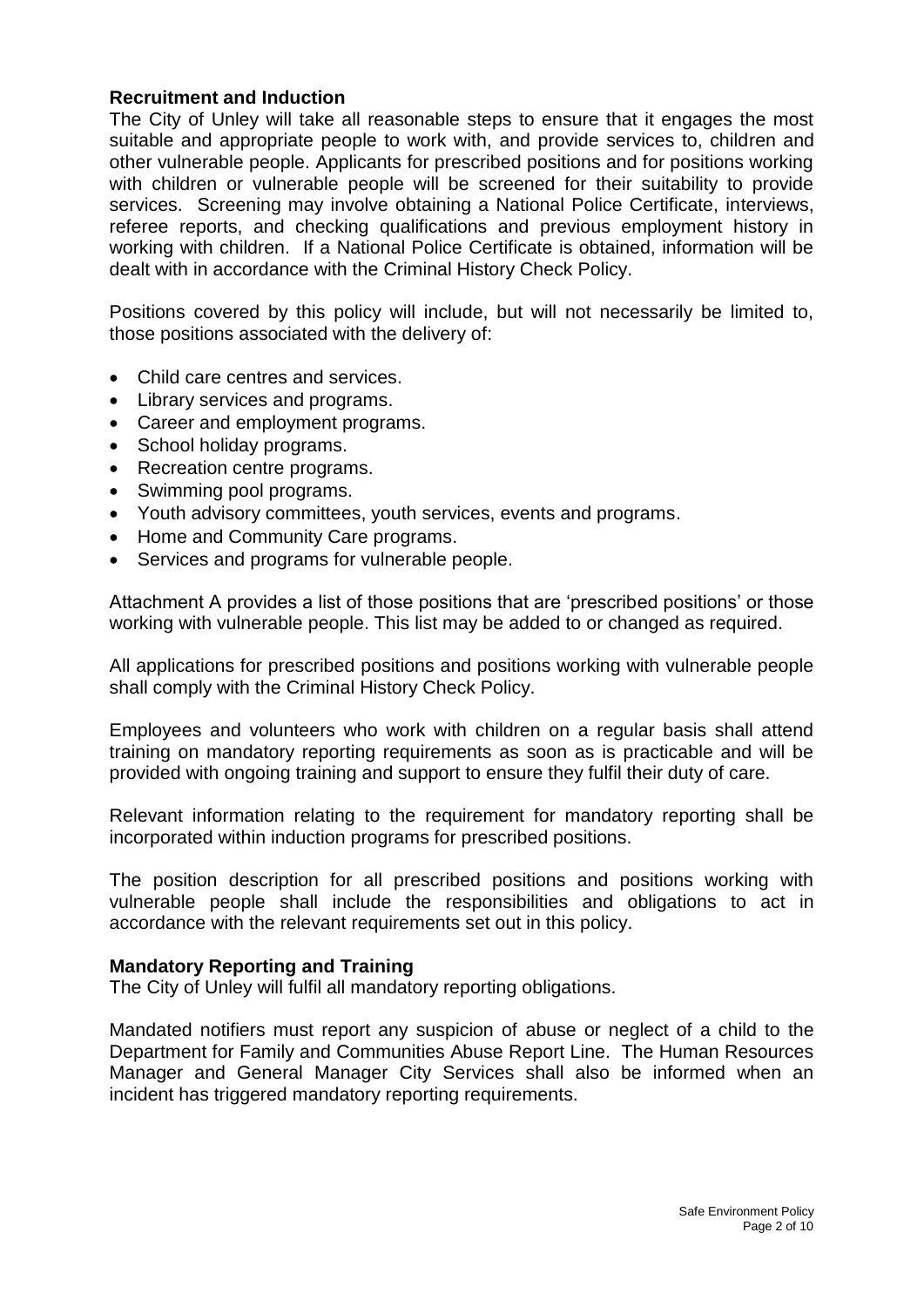### **Contractors and others**

The responsibilities of consultants, contractors, volunteers and labour hire personnel required to provide services to children and other vulnerable people will be included within their contracts.

### **Risk assessment**

There is a commitment by the City of Unley to develop an appropriate risk management framework for dealing with children and other vulnerable people. The risk management framework will take into consideration:

#### a) Program management

Council will observe basic safety considerations which are aimed at limiting the opportunities for abuse, including:

- determining the number of leaders required for specific activities;
- providing opportunities for parental/carer participation;
- matching program activities to the physical and intellectual capabilities of participants; and
- recognising the risks that some activities afford for abuse.

### b) Management of physical environment

The City of Unley will manage the physical environment of programs as much as practicable to reduce the risks of abuse. The City of Unley will:

- consider safety and security in recreational areas where children and other vulnerable people gather, with regard to visual surveillance and lighting;
- consider access control, lighting, and design of shower and toilet facilities when selecting locations for programs for children and other vulnerable people;
- where practicable, have the ability to monitor people entering and leaving its programs;
- secure rooms and closets not in use to ensure children and other vulnerable people are not isolated; and
- ensure indoor and outdoor activity areas are adequately illuminated to enable observation of activities and discourage victimisation attempts in parking lots or play areas.

### c) Protective work practices

The City of Unley will strive to ensure protective work practices are in place to guide employees and volunteers in providing services to children and other vulnerable people. The City of Unley will:

- adopt a policy that does not permit physical punishment under any circumstances;
- prohibit out of program contact between staff/volunteers and participants, except with the express permission of parents or carers;
- limit the opportunity for one on one, close and unsupervised contact between workers and volunteers and children or other vulnerable people;
- gain consent of parents/care givers in advance if one on one unsupervised contact is to occur with children; and
- require that employees and volunteers report to supervisors/managers in advance if one on one unsupervised contact is to occur.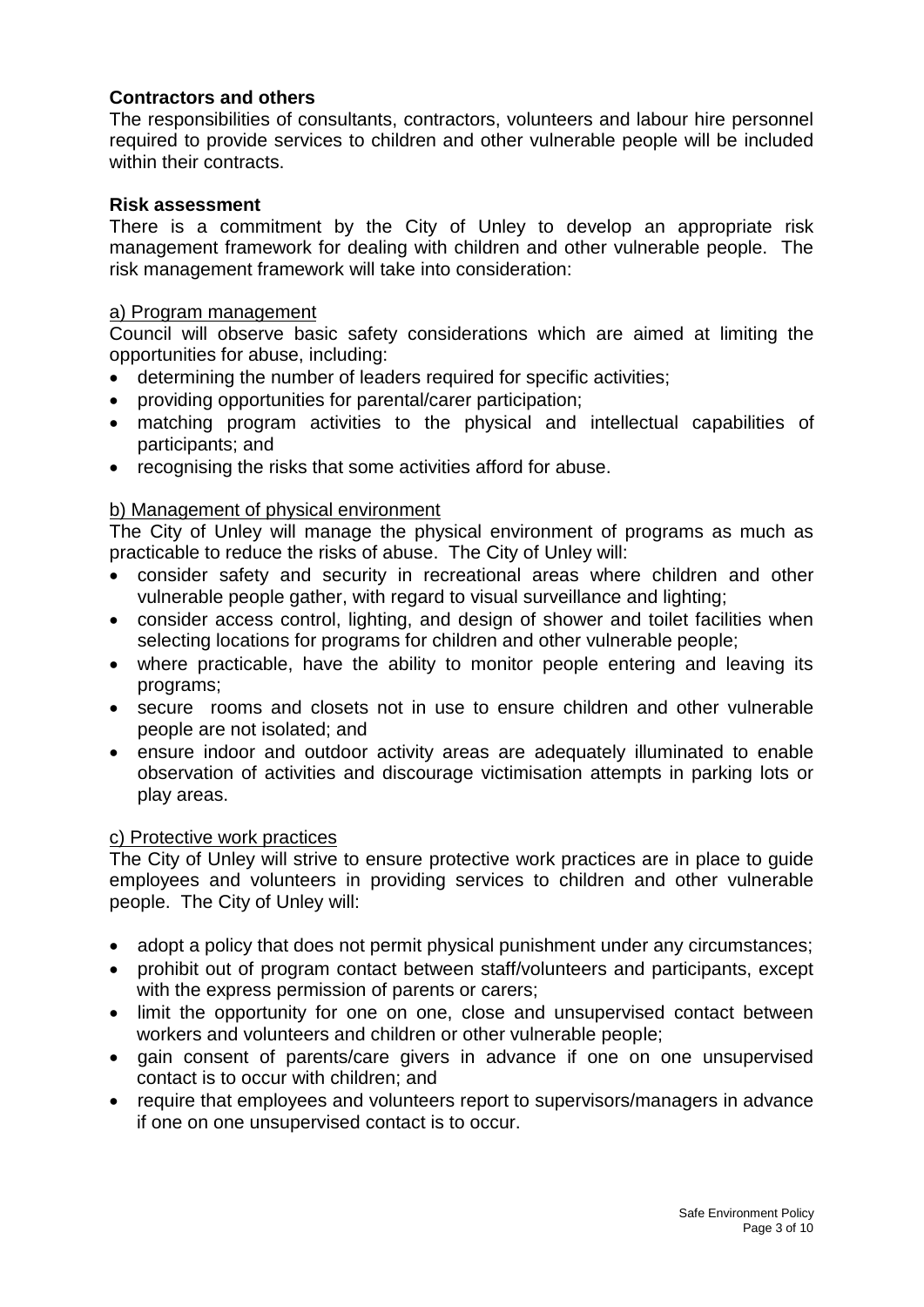# **Auditing and reporting**

The City of Unley will regularly review the Safe Environment Policy and framework to assess its effectiveness.

## **Code of Conduct**

The City of Unley has developed and will promote a code of conduct for programs that deliver services to children and other vulnerable people.

### **3. POLICY OBJECTIVES**

This policy aims to minimise the risk of harm to children and other vulnerable people who receive services from the City of Unley, and to ensure that any suspected abuse or neglect of children and other vulnerable people is reported.

## **4. DEFINITIONS**

*Child* refers to a person under the age of 18.

*Child abuse and neglect* as defined under the Children's Protection Act 1993 (SA) relates to a child subjected to:

- sexual abuse: and
- physical or emotional abuse or neglect to the extent that:
	- the child has suffered, or is likely to suffer, physical or psychological injury detrimental to the child's wellbeing; or
	- the child's physical and psychological development is in jeopardy.

*Safe Environment Contact Officers* are employees of the City of Unley who act as the point of contact for internal enquiries relating to the abuse of children or vulnerable people.

*Close proximity* means within eyeshot.

*Criminal history screening* involves obtaining information about relevant potential employees, volunteers, contractors or consultants on the basis that the information is deemed relevant to working in a child or vulnerable person related area. The information gathered may include details concerning previous employment and relevant experience, verification of qualifications and professional registration, criminal history information, reference checks and work history reports.

*Mandated Notifiers***:** Under Section 11(1) and (2) of the Children's Protection Act 1993, mandated notifiers are obliged by law to notify the SA Department for Families and Communities if they suspect on reasonable grounds that a child/young person has been or is being abused or neglected and the suspicion is formed in the course of the person's work (whether paid or voluntary) or in carrying out official duties. Section 11 (d) (j) identifies mandated notifiers specifically related to local government:

(j) Any other person who is an employee of, or volunteer in, a Government department, agency of instrumentality or local government or non-government organisation that provides health, welfare, education, sporting or recreational, child care or residential services wholly or partly for children, being a person who:

(i) is engaged in the actual delivery of those services to children; or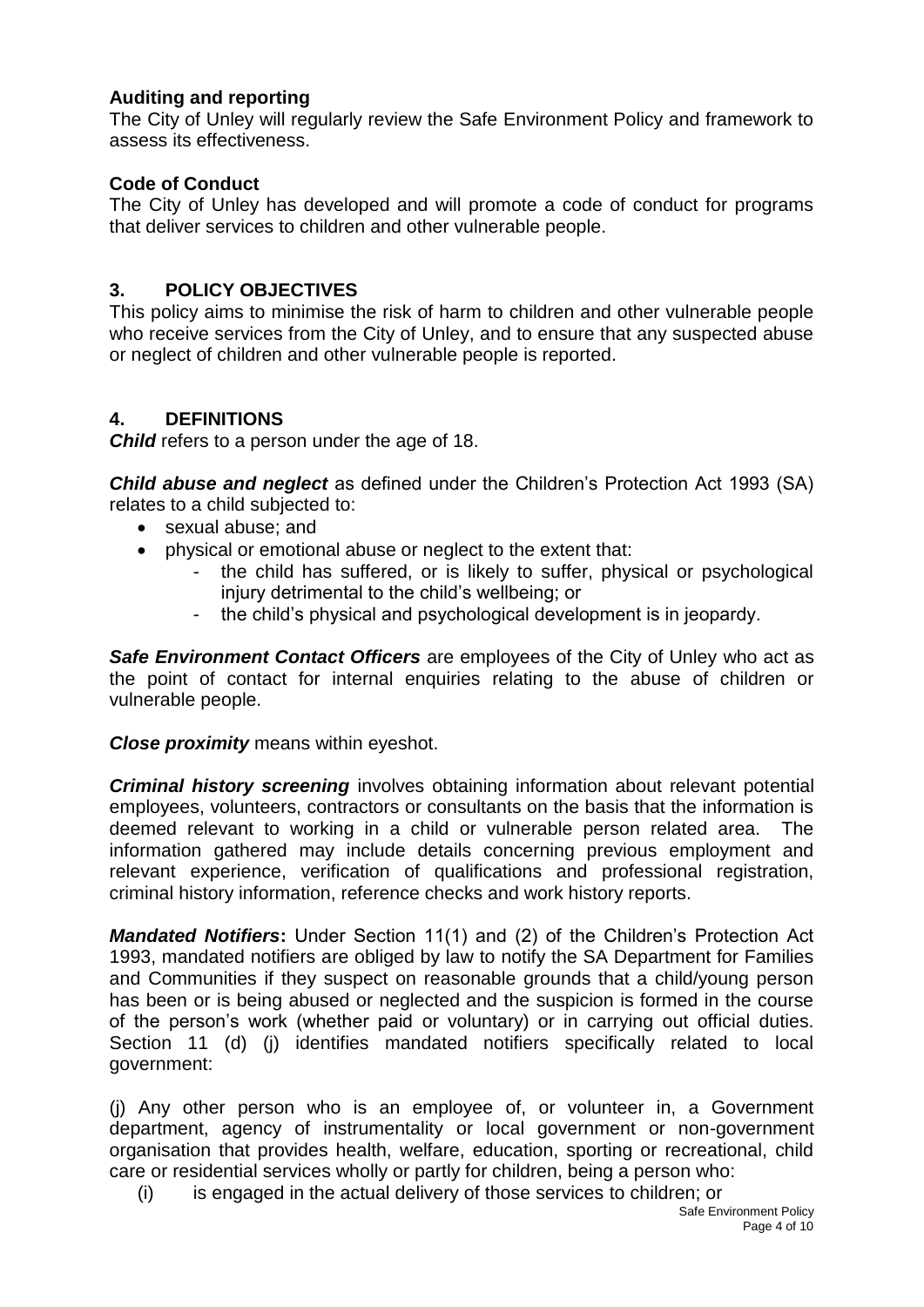(ii) holds a management position in the relevant organisation the duties of which include direct responsibility for, or direct supervision of, the provision of those services to children.

*Mandatory reporting obligation* means the incumbent of a prescribed position whose services are wholly or partly for *children* must under law report any suspicion of abuse or neglect of a child to the Department for Family and Communities Child Abuse Report Line.

**Prescribed position** is a position that requires or involves prescribed functions which involve any of the following:

- *regular contact* with children or working in *close proximity* to children on a regular basis;
- supervision or management of persons in positions requiring or involving regular contact with children or working in close proximity to children on a regular basis;
- access to records relating to children; and/or
- functions of a type prescribed by regulation.

Those in prescribed positions are otherwise known as mandated notifiers.

Identifying prescribed positions will involve consideration of the nature of the service provided (proximity or intimacy), the frequency (incidental contact, regular and/or ongoing contact), and the vulnerability of the child in the service provision context.

*Regular contact* includes contact that may facilitate instances where people deliberately use their position and status to access and exploit children or vulnerable people. For example:

- multiple instances of contact of limited duration (weekly group gathering) or
- fewer extended and intense periods of contact, possibly away from the children's/person's normal environment (day trip/overnight camp).

*Vulnerable people* refers to people who may be at risk of abuse or exploitation due to their dependency on others. This includes all children, people with a disability, the frail aged and people from culturally and linguistically diverse backgrounds.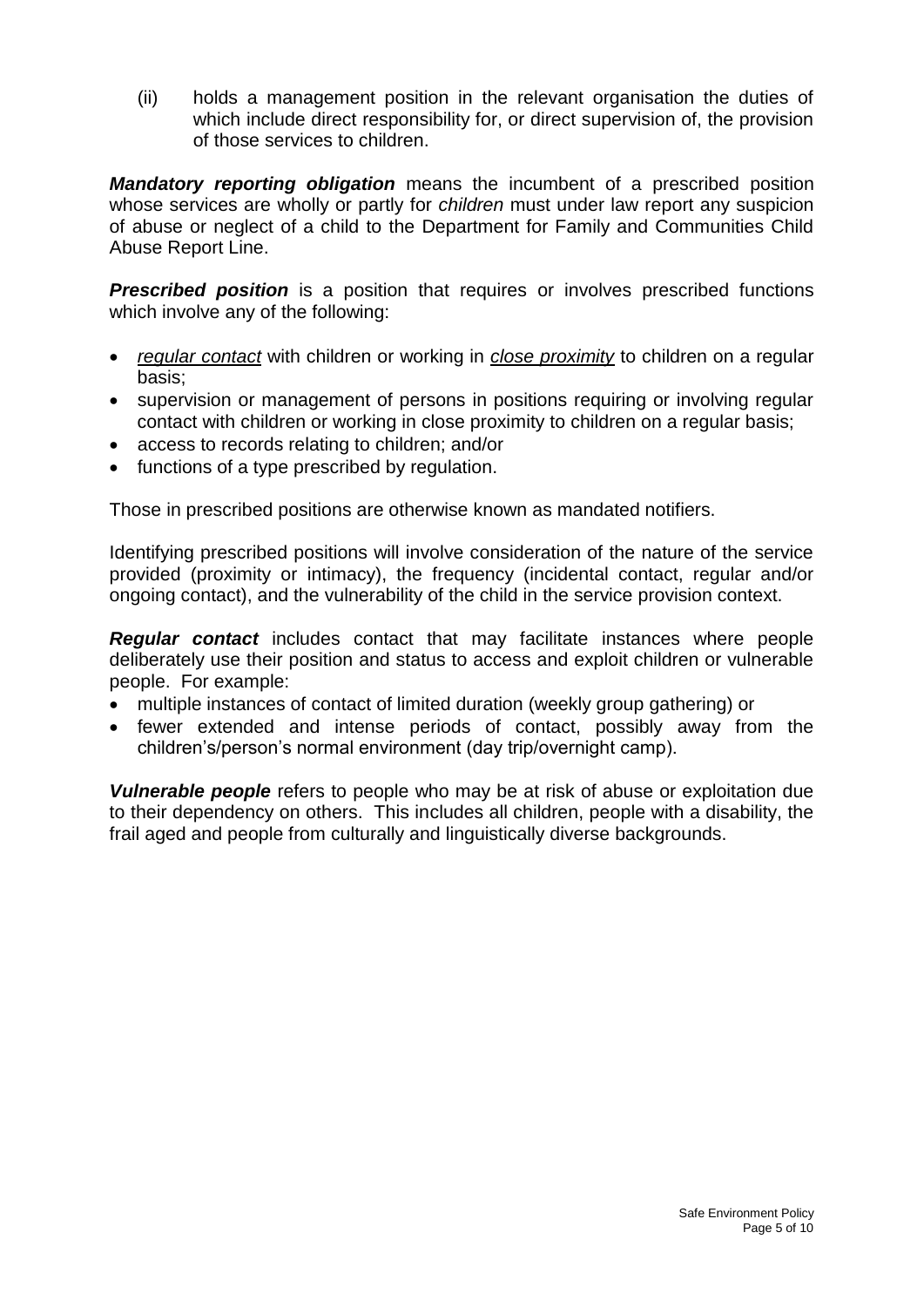# **5. ROLES AND RESPONSIBILITIES**

# **The Chief Executive Officer**

The Chief Executive Officer is responsible for:

- ensuring the policy is implemented, monitored, reported on and evaluated;
- being aware of mandatory reporting requirements, procedures, and associated legal responsibilities.

# **Managers and supervisors (paid and voluntary)**

Managers and supervisors are accountable for:

- identifying prescribed or other positions for criminal history screening;
- recruiting and selecting in accordance with human resources policies and procedures and requirements for National Police Certificates of existing employees and preferred applicants for prescribed or other positions;
- effectively implementing the policy, procedures and safe work place practices;
- being aware and promoting acceptable behaviour when dealing with children and other vulnerable people;
- providing appropriate induction and on-going training as required in relation to the Safe Environment Policy;
- managing any complaints associated with their programs;
- establishing and maintaining supportive procedures for fulfilling mandatory notification requirements and ensuring mandated notifiers understand their legal responsibilities;
- reporting any reasonable suspicion of abuse of a child to the Child Abuse Report Line;
- supporting employees and responding to enquiries regarding suspicions of abuse or related issues, maintaining appropriate records and ensuring records are securely stored;
- maintaining confidentiality and fully cooperating with the Department of Families and Communities, the South Australian Police and other relevant government agencies in their investigations of suspected abuse of a child or other vulnerable person; and
- reporting annually to the Chief Executive Officer on implementation, monitoring and review of the policy and relevant services, programs and workplace practices.

### **General Managers and Organisational Development Manager**

In addition to their other responsibilities as Managers, the Organisational Development Manager and appropriate General Manager will be responsible for assessing National Police Certificates, where a criminal conviction is recorded.

General Managers will be responsible for ensuring significant changes to relevant legislation are brought to the attention of the relevant officer in a timely manner.

### **Mandated notifiers (paid employees and voluntary)**

Mandated notifiers have obligations under the Children's Protection Act 1993 (SA) to notify the SA Department of Families and Communities if they suspect, on reasonable grounds, that a child has been or is being abused or neglected and the suspicion is formed in the course of their work (paid or voluntary) in carrying out official duties.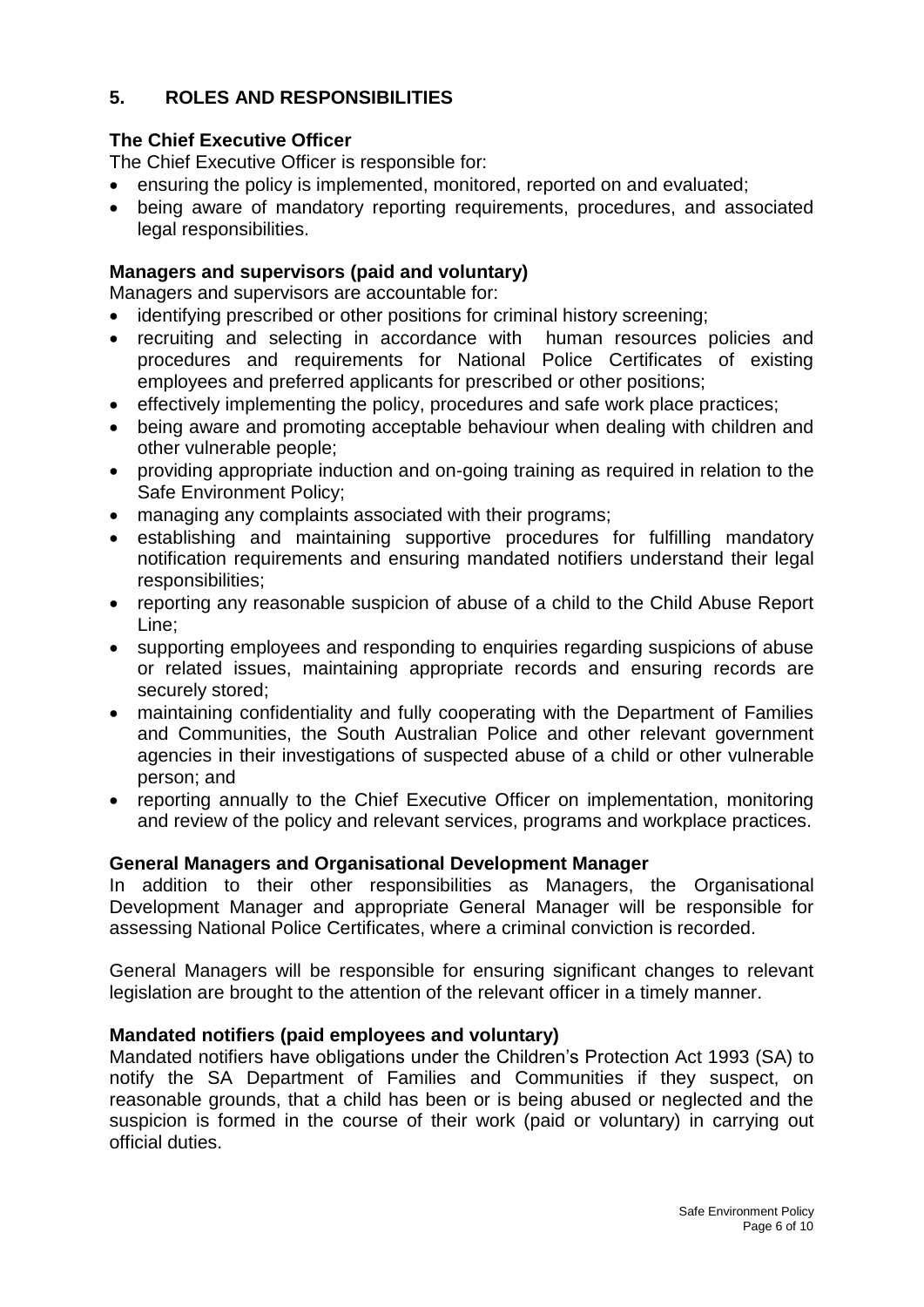Whilst the obligation to report suspicions of abuse rests with mandated notifiers, they are encouraged to seek advice and support from their supervisor, manager or Safe Environment Contact Officer. This practice will ensure employees and volunteers are appropriately supported, records are kept confidentially and securely, and any organisational responsibilities in addition to the mandatory reporting obligation are pursued where relevant.

Mandated notifiers are responsible for adhering to the Safe Environment Code of Conduct.

## **Other employees, volunteers, contractors and consultants (non-mandated notifiers)**

All employees, volunteers, contractors and consultants providing services on behalf of the City of Unley have a role to play in providing a safe environment for children, and other vulnerable people, and for complying with this policy.

The City of Unley strongly encourages and will sensitively support any employee, volunteer, contractor or consultant who, though not a mandated notifier as defined by the Children's Protection Act 1993 (SA), suspects incidents of abuse or neglect of a child.

Employees who suspect incidents of neglect or abuse of a child or other vulnerable person are to report to the relevant manager, who will, in consultation with the Human Resources Manager, determine the appropriate action to be taken. Where appropriate, reports will be made to the relevant authorities.

### **Safe Environment Contact Officers**

The Safe Environment Contact Officers are responsible for providing support and assistance to employees with mandatory reporting responsibilities and being a point of contact for employees in general regarding any issues relating to potential abuse of children or other vulnerable people.

### **Safe Environment Reference Group**

The Safe Environment Reference Group will:

- act as a think tank and sounding board to consider and finalise policies and procedures;
- ensure a Safe Environment Framework is developed, implemented, monitored and evaluated;
- take an active role in the implementation of Safe Environment initiatives;
- act as a point of contact for Safe Environment queries within the City of Unley,
- monitor changes to relevant legislation;
- educate employees on Safe Environment policies and procedures and promote Safe Environment initiatives;
- benchmark against external Safe Environment programs; and
- address ad hoc safe environment issues.

### **Third party responsibility**

The City of Unley will include a clause in contracts of engagement, leases and relevant hire agreements, stipulating requirements for compliance with the Safe Environment Policy. This relates to:

• contractors;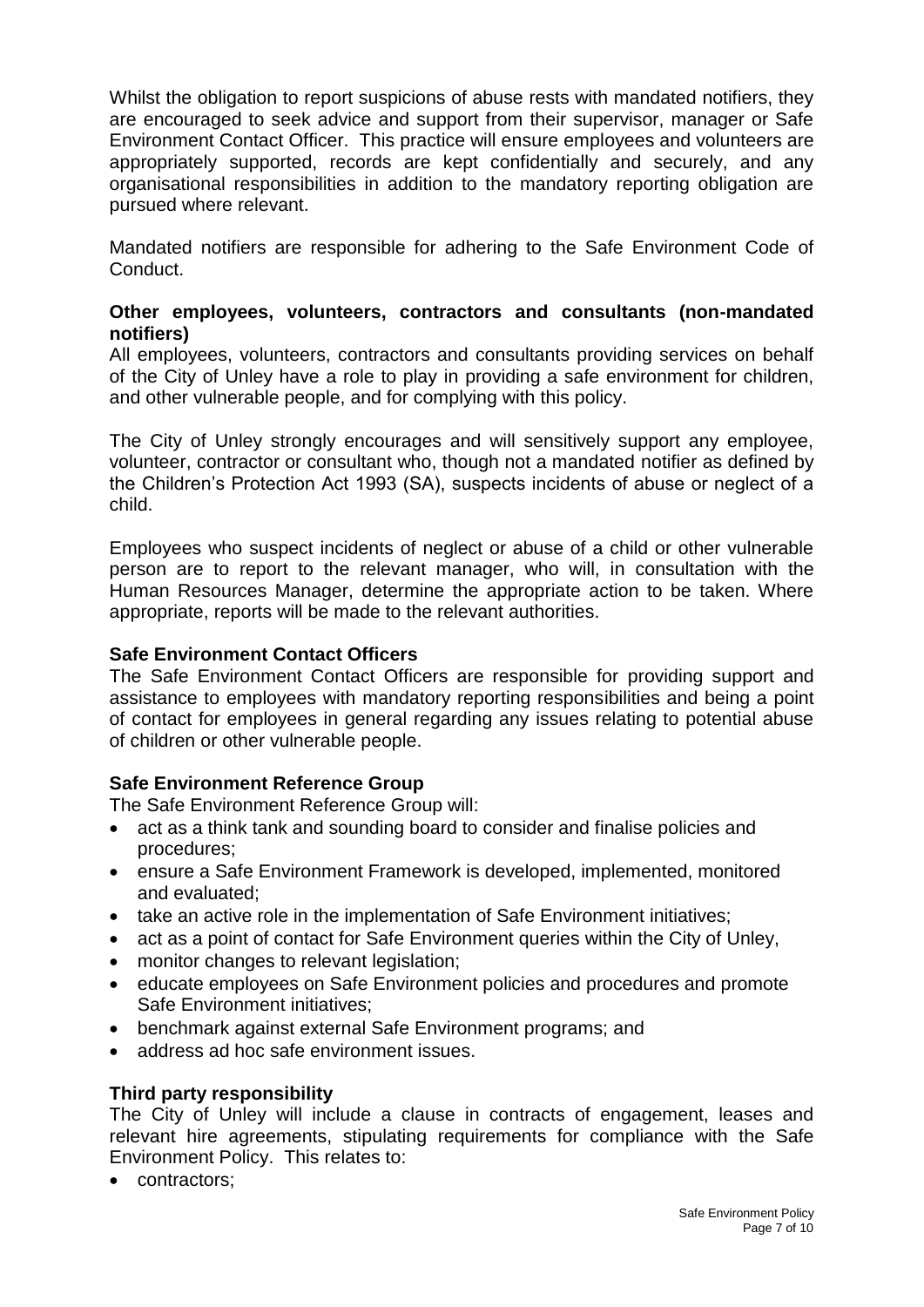- licensees;
- lessees of premises/facilities belonging to the City of Unley; and
- hirers of facilities through the City of Unley.

# **The City of Unley will:**

- disclose the policy;
- attach a copy of the policy to the contract, lease or hire agreements, or provide access to an electronic version;
- reserve within the clause a right to update the policy;
- insert within the clause a right to comply with the policy; and
- Insert within the clause an obligation to notify the Organisational Development Manager of instances of non-compliance with the policy.

# **6. REFERENCES**

Child Safe Environments Policy – City of Charles Sturt

Child-Safe Environments - Reporting Child Abuse and Neglect – Guidelines for Mandated Notifiers

Mandatory Notification – Reporting Child Abuse and Neglect

Protecting Children and Other Vulnerable People Policy – City of Salisbury

SA Department for Families and Communities Child Safe Environments – Frequently Asked Questions

SA Department for Families and Communities Child Safe Environments – Principles of Good Practice

Safe Environment Policy – Model Framework for Local Government in SA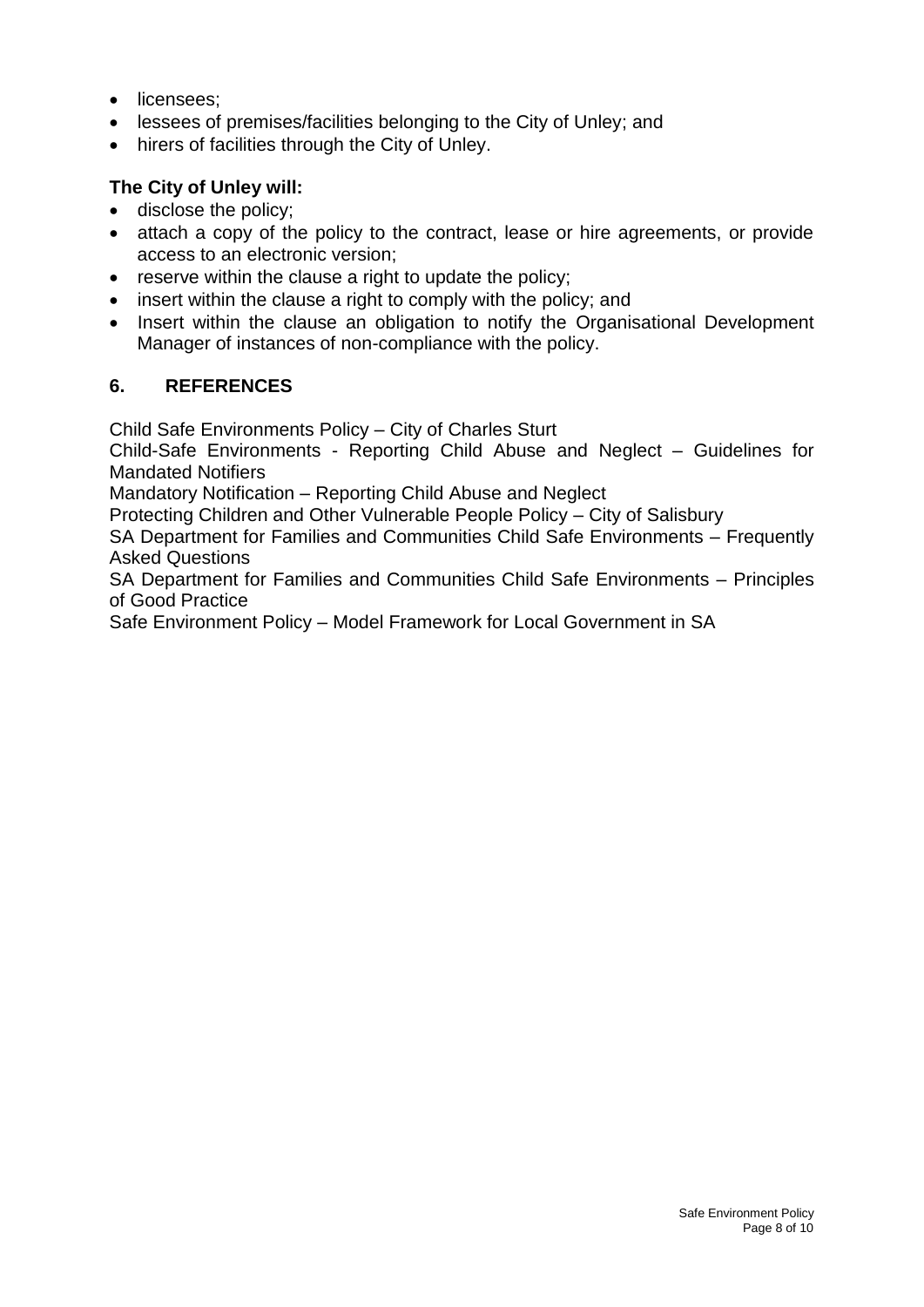#### **ATTACHMENT A Positions which require a National Police Certificate**  *\*Positions which also have mandatory reporting responsibilities*

# **CITY SERVICES**

\*General Manager, City Services \*Executive Assistant – City Services

### **Community Development**

\*Manager Community Development \*Cultural Development Coordinator \*Trainee Arts, and Cultural Development \*Youth Development Officer

#### **Community & Health Services**

\*Administrative Officer – City Services \*Chief Environmental Health Officer \*Community Bus Coordinator Community Aides Community Care volunteers Community Harvest volunteers \*Community Services Officers Community Visitors Coordinator Community Visitors Scheme volunteers Coordinator of Volunteers HACC Project Support Officer Home Care Coordinator Home Services Officer Lifelinks volunteers \*Life Long Learning Officer Manager Community and Health Services Transport Support Services Unley Bus Service volunteers

### **Community Centres**

\*Clarence Park Child Care Centre volunteers Coordinator Citizens Centre \*Coordinator Clarence Park \*Coordinator Fullarton Park \*Coordinator Goodwood \*Fullarton Park casuals \*Goodwood casuals \*Team Leader Goodwood Community Centre

#### **Library**

- \*Administrative Officer Library
- \* Children's Library Services Volunteers
- \*Collections Management Librarian
- \*Coordinator TOYS
- \*Customer Services Librarian
- \*Information and Technology Librarian
- \*Library Officers